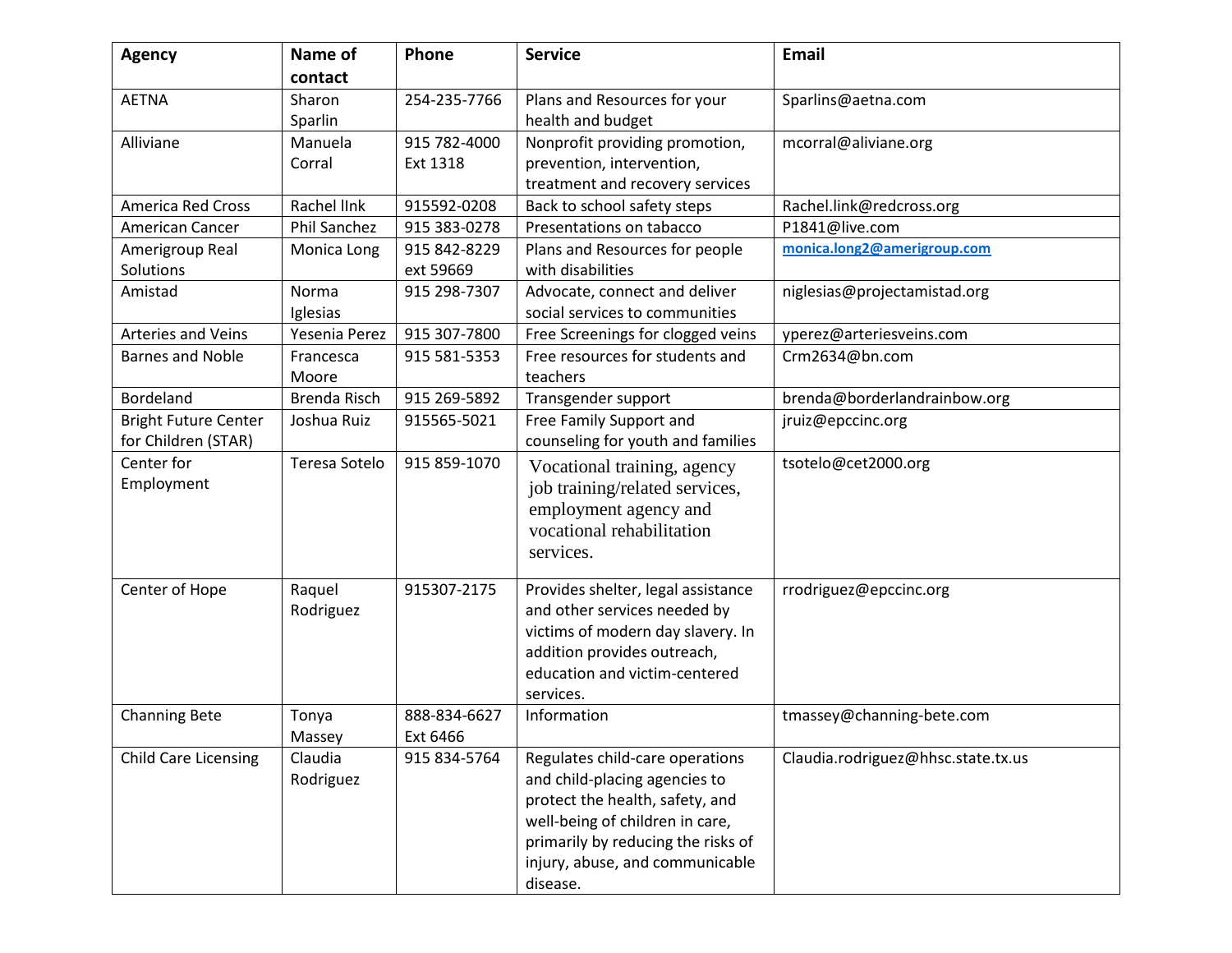| <b>Child Crisis</b>           | Alfredo          | 915 562-7955 | This program provides men,         | agonzalez@childcrisiselp.org         |
|-------------------------------|------------------|--------------|------------------------------------|--------------------------------------|
| Center(Fatherhood             | Gonzales         | ext 103      | regardless of culture, race,       |                                      |
| program)                      |                  |              | religion and background with the   |                                      |
|                               |                  |              | tools that will benefit them and   |                                      |
|                               |                  |              | their families.                    |                                      |
| Child Support                 | Lorraine         | 915 782-4211 | Provides free services for parents | Lorraine.Sanchez-Rayas@oag.texas.gov |
| Division                      | Sanchez-         |              | who wish to obtain or provide      |                                      |
|                               | Rayas            |              | support for their children.        |                                      |
| <b>Childrens Disabilities</b> | Patricia         | 915 217-2747 | Information                        | Patricia.santibanez@cdicelpaso.org   |
| <b>Information Coalition</b>  | Santibanez       |              |                                    |                                      |
| <b>Childrens Hope</b>         | Vera             | 9158811980   | Information                        | Vera.robinson@childrenhp.org         |
|                               | Robinson         |              |                                    |                                      |
| City of El Paso               | Lorey Flores     | 915 212-5843 | Information                        | FloresLX@elpasotexas.gov             |
| Municipal court               |                  |              |                                    |                                      |
| Communities In                | Bertha Garcia    | 915 593-7317 | Services at risk youth             | berthag@ciselpaso.net                |
| Schools                       |                  |              |                                    |                                      |
| <b>CPS</b>                    | Sonia Avila      | 915 521-3704 | Information on Child Protective    | sonia.avila@dfps.state.tx.us         |
|                               |                  |              | Services                           |                                      |
| Del Sol Womens and            | Elizabeth        | 915 860-4987 | Services for Teens and women       | Elizabeth.Acosta@hcahealthcare.com   |
| <b>Teens Center</b>           | Acosta           |              |                                    |                                      |
| <b>DentaQuest</b>             | Nora Rodarte     | 915218-7869  | Free toothbrushes                  | Nora.Rodarte@greatdentalplans.com    |
| Desert Sun                    | Dr. Amy          | 915838-1500  | Free Back screenings               | Chirodesert.com                      |
| Chiropractic                  | Pallares         |              |                                    |                                      |
| Disease intervention          | Leonardo         | 915 212-6606 | Presentations on different disease | GamboaLX@elpasotexas.gov             |
| Specialist                    | Gamboa           |              | awareness                          |                                      |
| El Paso Behavioral            | Kristin Drake    | 915 544-4000 |                                    | Kristin.drake@uhsinc.com             |
| El Paso First                 | Marianne         | 915 298-7198 | Assistance with application for    | mfrias@epfirst.com                   |
|                               | Frias            | Ext 1089     | <b>Medicaid and CHIP</b>           |                                      |
| El Paso Speciality            | J. Rodriguez     | 915 534-1001 | information                        | Jrodriguez3@nshinc.com               |
| Hospital                      |                  |              |                                    |                                      |
| EP Dentistry 4 Kids           | Cindy Ochoa      | 915 319-3105 | Free Toothbrushes                  | cindyochoa@just4grinsdentistry.com   |
| <b>EP Fitness</b>             | Marcus C         |              |                                    | macalhoun@live.com                   |
| <b>EPCC</b>                   | Bertha           | 915 831-2037 | Higher Ed information              | Bmunoz32@epcc.edu                    |
|                               | Munoz            |              |                                    |                                      |
| <b>Health Sciences</b>        | Corina           | 915 215-4313 |                                    | Corina.bustillos@ttuhsc.edu          |
| <b>Center Libraries</b>       | <b>Bustillos</b> |              |                                    |                                      |
| HIFE college planning         | Avemaria         | 915 433-3715 | Higher Ed information              | Avemaria.smart@hife-usa.org          |
|                               | Smart            |              |                                    |                                      |
| Hospice El Paso               | Adriana          | 915 504-6322 |                                    | Adriana.ostorga@hospiceelpaso.org    |
|                               |                  |              |                                    |                                      |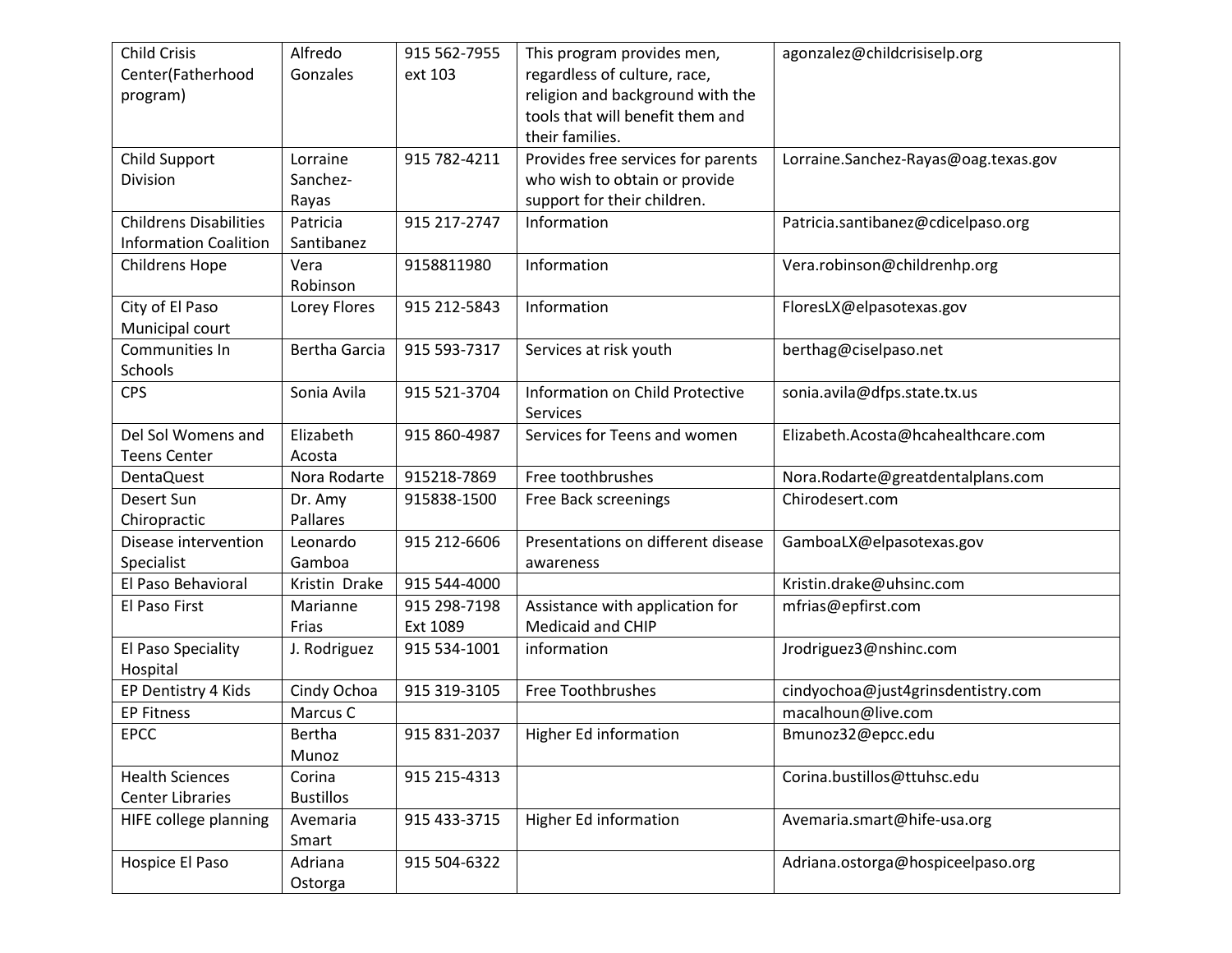| <b>Institute for Mental</b><br>Health | Valerie Lerma      | 915 307-4035 | <b>Mental Health</b>               | Vlerma2@yahoo.com                      |
|---------------------------------------|--------------------|--------------|------------------------------------|----------------------------------------|
| Lasik.Cornea&Catarak                  |                    | 915 261-7011 | Information                        | Lasik@corneaelpaso.com                 |
| MCNA dental                           | Lucy Galvan        | 915 4911935  | Free toothbrushes                  | lgalvan@mcna.net                       |
| <b>Molina HealthCare</b>              | <b>Nellie</b>      | 915 373-2404 | Health care information            | Manuela.Hernandez@MolinaHealthCare.com |
|                                       | Hernandez          |              |                                    |                                        |
| Mt. West Family                       | Jessica Garcia     | 915 584-8124 | Sample testing for allergies       | Jessica.Garcia@unitedallergy.com       |
| Allergies                             |                    | Ext 129      |                                    |                                        |
| Nami(National                         | <b>Nellie</b>      | 915 778-5726 | Mental Health presentations        | nmendoza@namiep.org                    |
| <b>Alliance on Mental</b>             | Mendoza            |              |                                    |                                        |
| Health                                |                    |              |                                    |                                        |
| Paso del Norte                        | Araceli            | 915 544-8484 | Helping children with disabilities | Araceli.urrutia@pdnchildrens.org       |
| children's                            | Urrutia            |              |                                    |                                        |
| Peak Behavioral                       | Christina          | 575 589-6682 | Provide different presentations on | Christina.reynoso@strategicbh.com      |
| <b>Health Services</b>                | Reynoso            |              | drug abuse                         |                                        |
| PIMA                                  | Romero             | 9156333311   | Provides glucose bp screenings     | alromero@pmi.edu                       |
| PFLAG                                 | <b>Grace Perez</b> | 915209-2667  | <b>LGT</b> services                | pflagelpaso@gmail.com                  |
| Providence                            | Ana Stevens        | 915577-8208  |                                    | Ana.stevens@tenethealth.com            |
| Providence Health                     |                    | 915 855-8336 | Providence Health Resource         |                                        |
| <b>Resource Center</b>                |                    |              | Center is designed to provide you  |                                        |
|                                       |                    |              | with information about basic       |                                        |
|                                       |                    |              | health care                        |                                        |
| <b>Quest Diagnostics</b>              | Anita              | 915 892-5227 |                                    | Anita.M.Hernandez@QuestDiagnostics.com |
|                                       | Hernandez          |              |                                    |                                        |
| Rawlings Dental                       | Patricia           | 915 212-2000 | <b>Free Dental Screenings</b>      | Pat.romero@elpasotexas.gov             |
| Program                               | Romero             |              |                                    |                                        |
| Rio Grande Safe                       | Mrs.Basurto        | 9157552555   |                                    | dbasurto@umcelpaso.org                 |
| Communities                           |                    |              |                                    |                                        |
| Coalition                             |                    |              |                                    |                                        |
| SAMS                                  | Alejandra          | 915771-0157  | Vendor information, great for      | Aherrer.s06502@samsclub.com            |
|                                       | Herrera            |              | health fairs                       |                                        |
| San Vicente                           | Ismael             | 915858-2932  | Provides comprehensive primary     | ialmanza@csv.tachc.org                 |
|                                       | Almanza            |              | medical care, social services and  |                                        |
|                                       |                    |              | health education for the           |                                        |
|                                       |                    |              | community with emphasis on low-    |                                        |
|                                       |                    |              | income families without health     |                                        |
|                                       |                    |              | care insurance.                    |                                        |
| Southwest Hearing                     | Sandra Folly       | 915 5041715  | Free hearing test                  | Swhearing1188@gmail.com                |
| AID solutions, INC                    | ACA                |              |                                    |                                        |